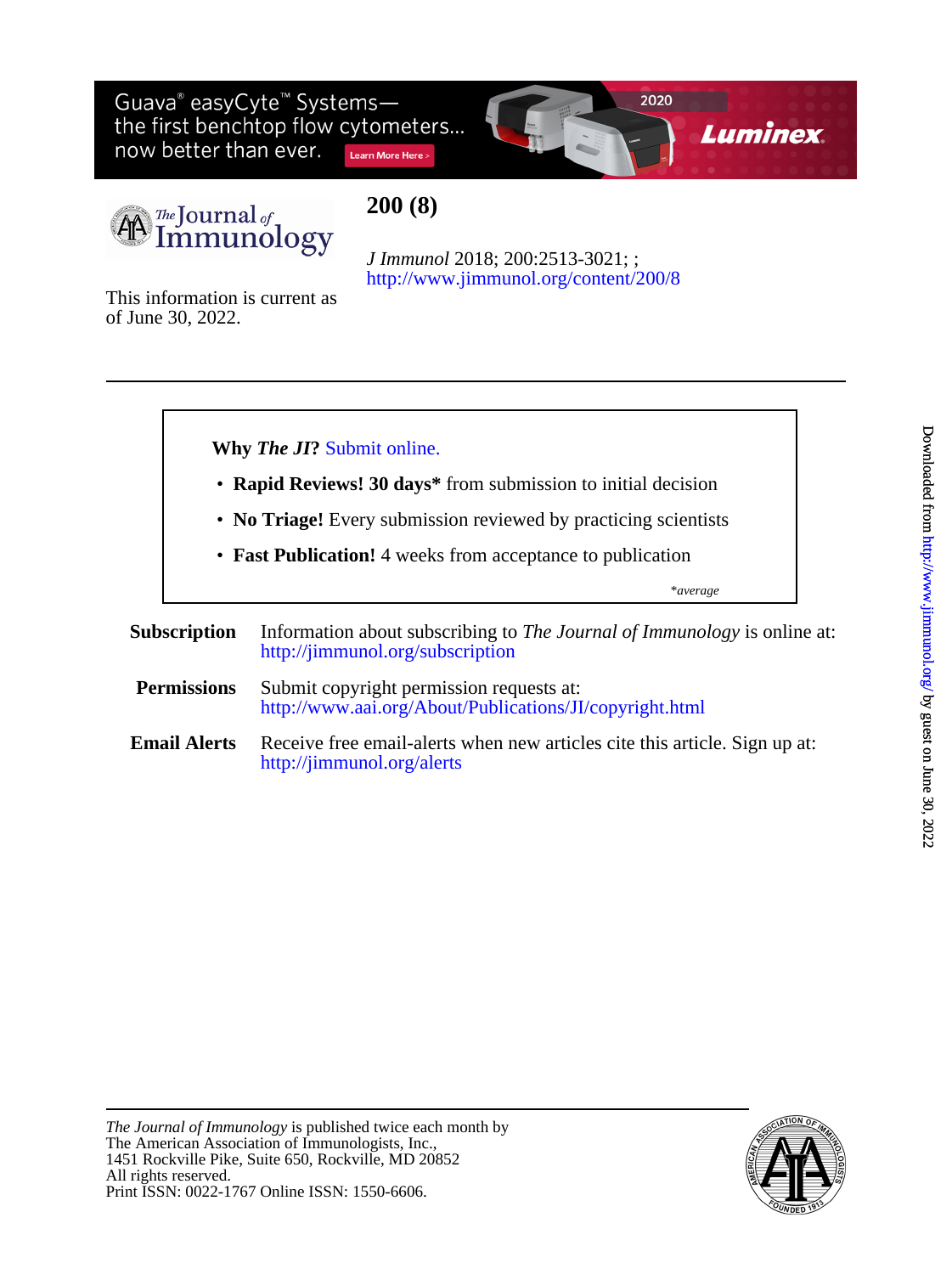VOL. 200 | NO. 8 | April 15, 2018 | Pages 2513–3024

#### **IN THIS ISSUE**

2513 An Inhibitory Molecule Keeps Multiple Myeloma in Check See article p. 2581 The Evolution of KIR and HLA Diversity See article p. 2640 Role of Fucosyltransferases in Memory  $CD4^+$  T Cells See article p. 2690 Protective Alleles and Their Preferential Peptides in Visceral Leishmaniasis See article p. 2727 Connecting Antiviral Signaling to Necroptosis See article p. 2748

### **LETTERS TO THE EDITOR**

2517 Response to Comment on "Type I CD20 Antibodies Recruit the B Cell Receptor for Complement-Dependent Lysis of Malignant B Cells" Patrick J. Engelberts, Esther C. W. Breij, T. Valerius, J. Schuurman, Paul W. H. I. Parren, and F. J. Beurskens

#### **BRIEF REVIEWS**

2519 The Impact of Maternal Microbes and Microbial Colonization in Early Life on Hematopoiesis Kathy D. McCoy and Carolyn A. Thomson

### **CUTTING EDGE**

2529 Cutting Edge: Imbalanced Cation Homeostasis in MAGT1-Deficient B Cells Dysregulates B Cell Development and Signaling in Mice Sanjeev Kiran Gotru, Jesus Gil-Pulido, Niklas Beyersdorf, Andreas Diefenbach, Isabelle C. Becker, Timo Vögtle, Katharina Remer, Vladimir Chubanov, Thomas Gudermann, Heike M. Hermanns, Bernhard Nieswandt, Thomas Kerkau, Alma Zernecke, and Attila Braun

On the cover: An IgV<sub>J</sub>-C2 molecule found in invertebrate amphioxus (AmpIgV<sub>J</sub>-C2) reveals critical structural features characteristic of vertebrate adaptive immune receptors. Immunogold electron microscopy shows that IgV<sub>J</sub>-C2 is localized in secretory granules, cell protrusions, and cilia of intestine, which are considered to be major immune response sites. Chen, R., L. Zhang, J. Qi, N. Zhang, L. Zhang, S. Yao, Y. Wu, B. Jiang, Z. Wang, H. Yuan, Q. Zhang, and C. Xia. 2018. Discovery and analysis of invertebrate IgV<sub>I</sub>-C2 structure from amphioxus provides insight into the evolution of the Ig superfamily. J. Immunol. 200: 2869–2881.

The Journal of Immunology (ISSN 0022-1767) is published twice each month by The American Association of Immunologists, Inc., 1451 Rockville Pike, Suite 650, Rockville, MD 20852, Phone: 301-634-7197, Fax: 301-634-7829. Subscription terms: New subscriptions and renewals begin January 1 and expire one year later (see http://www.jimmunol.org/subscription for prices and details). A special rate is available to members of The American Association of Immunologists, Inc. (see [http://www.aai.org/](http://www.aai.org/membership) [membership](http://www.aai.org/membership)). The American Association of Immunologists, Inc., is not responsible for undeliverable issues. Replacement issues can be obtained, if available, at the regular price of single issues (see<http://www.jimmunol.org/Subscription/Claims>). Reprints of individual articles are available only from authors. Periodicals postage paid at Rockville, MD 20852, and at additional mailing offices. Country of origin U.S.A. Printed on acid-free recyclable paper. Postmaster: Send address changes 60 days in advance to The Journal of Immunology, Subscription Department, 1451 Rockville Pike, Suite 650, Rockville, MD 20852. Copyright 2018 by The American Association of Immunologists, Inc.

<sup>2515</sup> Comment on "Type I CD20 Antibodies Recruit the B Cell Receptor for Complement-Dependent Lysis of Malignant B Cells" Mitchell Evers, Elizabeth Kruse, Firas Hamdan, Robert-Jan Lebbink, and Jeanette H. W. Leusen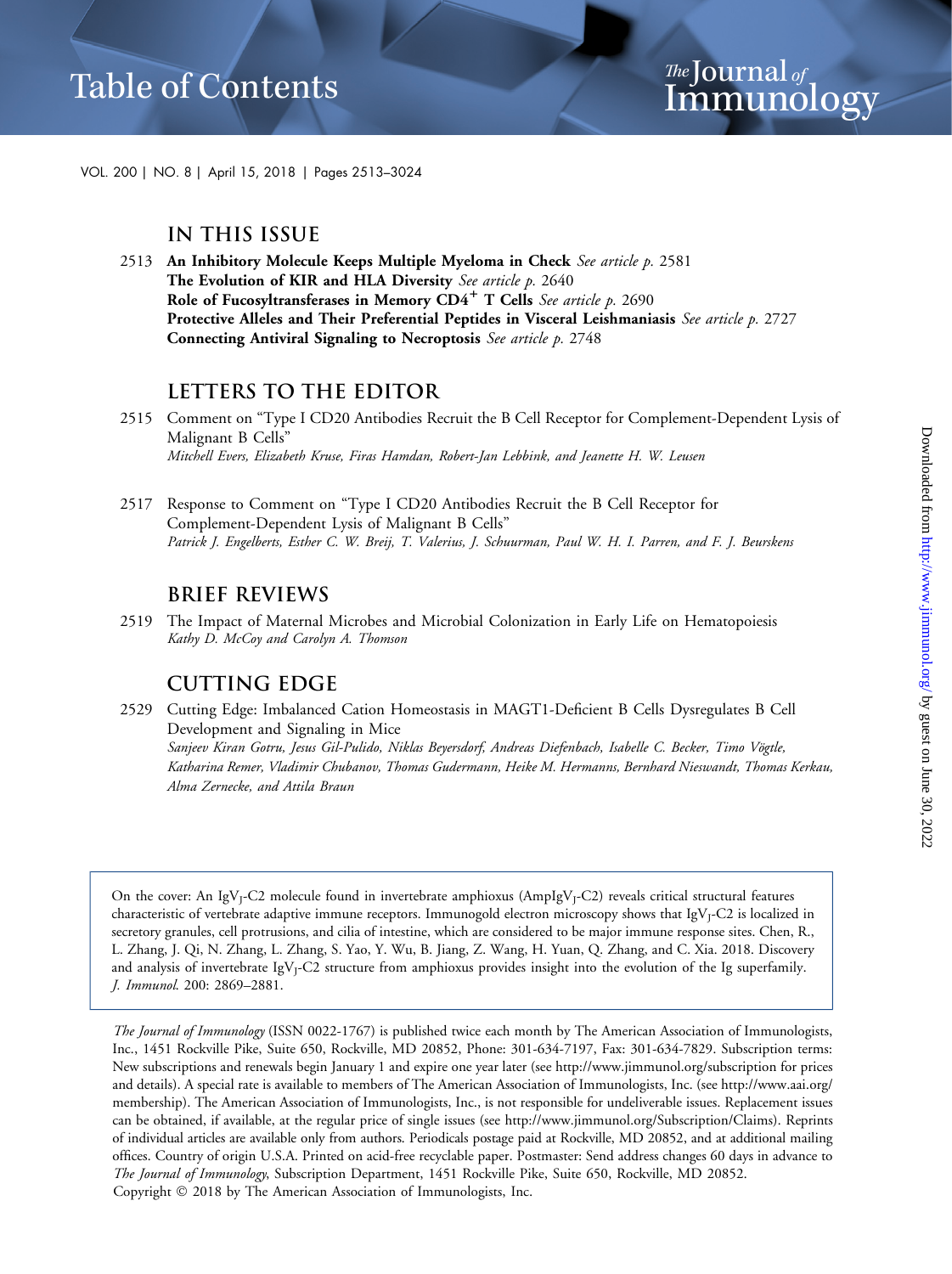# **AUTOIMMUNITY**

- 2535 Circulating Exosomes with Distinct Properties during Chronic Lung Allograft Rejection Muthukumar Gunasekaran, Monal Sharma, Ramsey Hachem, Ross Bremner, Michael A. Smith, and Thalachallour Mohanakumar
- 2542 rIgG1 Fc Hexamer Inhibits Antibody-Mediated Autoimmune Disease via Effects on Complement and FcgRs Rolf Spirig, Ian K. Campbell, Sandra Koernig, Chao-Guang Chen, Bonnie J. B. Lewis, Rebecca Butcher, Ineke Muir, Shirley Taylor, Jenny Chia, David Leong, Jason Simmonds, Pierre Scotney, Peter Schmidt, Louis Fabri, Andreas Hofmann, Monika Jordi, Martin O. Spycher, Susann Cattepoel, Jennifer Brasseit, Con Panousis, Tony Rowe, Donald R. Branch, Adriana Baz Morelli, Fabian Käsermann, and Adrian W. Zuercher
- 2554 CCR7 on CD4<sup>+</sup> T Cells Plays a Crucial Role in the Induction of Experimental Autoimmune Encephalomyelitis Patrick Belikan, Ulrike Bühler, Christina Wolf, Gautam K. Pramanik, René Gollan, Frauke Zipp, and Volker Siffrin

#### **CLINICAL AND HUMAN IMMUNOLOGY**

- 2563 Biotin Deficiency Induces Th1- and Th17-Mediated Proinflammatory Responses in Human CD4<sup>+</sup> T Lymphocytes via Activation of the mTOR Signaling Pathway Asif Elahi, Subrata Sabui, Nell N. Narasappa, Sudhanshu Agrawal, Nils W. Lambrecht, Anshu Agrawal, and Hamid M. Said
- 2571 MTOR Suppresses Cigarette Smoke–Induced Epithelial Cell Death and Airway Inflammation in Chronic Obstructive Pulmonary Disease Yong Wang, Juan Liu, Jie-Sen Zhou, Hua-Qiong Huang, Zhou-Yang Li, Xu-Chen Xu, Tian-Wen Lai, Yue Hu, Hong-Bin Zhou, Hai-Pin Chen, Song-Min Ying, Wen Li, Hua-Hao Shen, and Zhi-Hua Chen
- 2581 Loss of the Immune Checkpoint CD85j/LILRB1 on Malignant Plasma Cells Contributes to Immune Escape in Multiple Myeloma Ester Lozano, Tania Díaz, Mari-Pau Mena, Guillermo Suñe, Xavier Calvo, Marcos Calderón, Lorena Pérez-Amill, Vanina Rodríguez, Patricia Pérez-Galán, Gaël Roué, M. Teresa Cibeira, Laura Rosiñol, Ignacio Isola, Luis-Gerardo Rodríguez-Lobato, Beatriz Martin-Antonio, Joan Bladé, and Carlos Fernández de Larrea

### **IMMUNE REGULATION**

- 2592 Dendritic Cell PD-L1 Limits Autoimmunity and Follicular T Cell Differentiation and Function Peter T. Sage, Frank A. Schildberg, Raymond A. Sobel, Vijay K. Kuchroo, Gordon J. Freeman, and Arlene H. Sharpe
- 2603 Lnc-chop Promotes Immunosuppressive Function of Myeloid-Derived Suppressor Cells in Tumor and Inflammatory Environments Yunhuan Gao, Tiantian Wang, Yuanyuan Li, Yuan Zhang, and Rongcun Yang
- 2615 A Restricted Role for Fc $\gamma$ R in the Regulation of Adaptive Immunity Marieke F. Fransen, Hreinn Benonisson, Wendy W. van Maren, Heng Sheng Sow, Cor Breukel, Margot M. Linssen, Jill W. C. Claassens, Conny Brouwers, Jos van der Kaa, Marcel Camps, Jan Willem Kleinovink, Kelly K. Vonk, Sandra van Heiningen, Ngaisah Klar, Lianne van Beek, Vanessa van Harmelen, Lucia Daxinger, Kutty S. Nandakumar, Rikard Holmdahl, Chris Coward, Qingshun Lin, Sachiko Hirose, Daniela Salvatori, Thorbald van Hall, Cees van Kooten, Piero Mastroeni, Ferry Ossendorp, and J. Sjef Verbeek
- 2627 B Cell–Intrinsic mTORC1 Promotes Germinal Center–Defining Transcription Factor Gene Expression, Somatic Hypermutation, and Memory B Cell Generation in Humoral Immunity Ariel L. Raybuck, Sung Hoon Cho, Jingxin Li, Meredith C. Rogers, Keunwook Lee, Christopher L. Williams, Mark Shlomchik, James W. Thomas, Jin Chen, John V. Williams, and Mark R. Boothby

### **IMMUNOGENETICS**

2640 Different Selected Mechanisms Attenuated the Inhibitory Interaction of KIR2DL1 with C2<sup>+</sup> HLA-C in Two Indigenous Human Populations in Southern Africa Neda Nemat-Gorgani, Hugo G. Hilton, Brenna M. Henn, Meng Lin, Christopher R. Gignoux, Justin W. Myrick, Cedric J. Werely, Julie M. Granka, Marlo Möller, Eileen G. Hoal, Makoto Yawata, Nobuyo Yawata, Lies Boelen, Becca Asquith, Peter Parham, and Paul J. Norman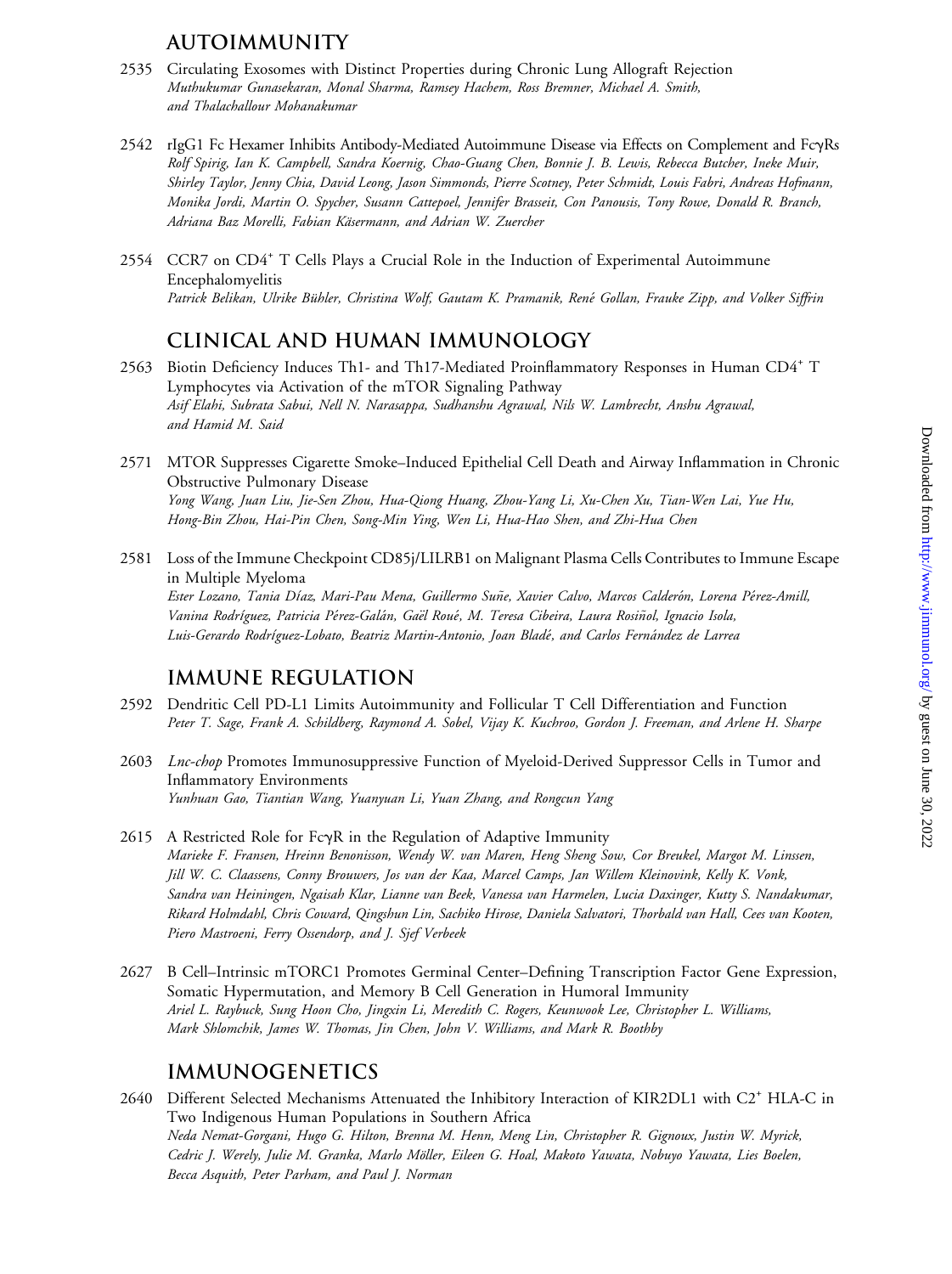## **IMMUNOTHERAPY AND VACCINES**

- 2656 Anticancer Mechanisms in Two Murine Bone Marrow–Derived Dendritic Cell Subsets Activated with TLR4 Agonists Alexander Bagaev, Aleksey Pichugin, Edward L. Nelson, Michael G. Agadjanyan, Anahit Ghochikyan, and Ravshan I. Ataullakhanov
- 2670 All-*Trans* Retinoic Acid Enhances Antibody Production by Inducing the Expression of Thymic Stromal Lymphopoietin Protein Takahiro Hatayama, Ryosuke Segawa, Natsumi Mizuno, Sumiko Eguchi, Hiroshi Akamatsu, Misaki Fukuda, Fumihisa Nakata, Warren J. Leonard, Masahiro Hiratsuka, and Noriyasu Hirasawa

## **INFECTIOUS DISEASE AND HOST RESPONSE**

- 2677 miR-130a and miR-212 Disrupt the Intestinal Epithelial Barrier through Modulation of PPARg and Occludin Expression in Chronic Simian Immunodeficiency Virus–Infected Rhesus Macaques Vinay Kumar, Joshua Mansfield, Rong Fan, Andrew MacLean, Jian Li, and Mahesh Mohan
- 2690 Fucosyltransferase Induction during Influenza Virus Infection Is Required for the Generation of Functional Memory CD4<sup>+</sup> T Cells Roberto Tinoco, Florent Carrette, Monique L. Henriquez, Yu Fujita, and Linda M. Bradley
- 2703 Murine g-Herpesvirus 68 Induces Severe Lung Inflammation in IL-27–Deficient Mice with Liver Dysfunction Preventable by Oral Neomycin Kyosuke Kanai, Ah-Mee Park, Akiko Watanabe, Tomohiro Arikawa, Teruhito Yasui, Hiroki Yoshida, Ikuo Tsunoda, and Osamu Yoshie
- 2714 Associations of Simian Immunodeficiency Virus (SIV)-Specific Follicular CD8<sup>+</sup> T Cells with Other Follicular T Cells Suggest Complex Contributions to SIV Viremia Control Mohammad Arif Rahman, Katherine M. McKinnon, Tatiana S. Karpova, David A. Ball, David J. Venzon, Wenjin Fan, Guobin Kang, Qingsheng Li, and Marjorie Robert-Guroff
- 2727 Epitope-Binding Characteristics for Risk versus Protective DRB1 Alleles for Visceral Leishmaniasis Toolika Singh, Michaela Fakiola, Joyce Oommen, Akhil Pratap Singh, Abhishek K. Singh, Noel Smith, Jaya Chakravarty, Shyam Sundar, and Jenefer M. Blackwell

### **INNATE IMMUNITY AND INFLAMMATION**

- 2738 IL-15 Promotes Polyfunctional NK Cell Responses to Influenza by Boosting IL-12 Production Helen R. Wagstaffe, Carolyn M. Nielsen, Eleanor M. Riley, and Martin R. Goodier
- 2748 Intracellular Nucleic Acid Sensing Triggers Necroptosis through Synergistic Type I IFN and TNF Signaling Michelle Brault, Tayla M. Olsen, Jennifer Martinez, Daniel B. Stetson, and Andrew Oberst
- 2757 15-epi-Lipoxin A<sub>4</sub>, Resolvin D2, and Resolvin D3 Induce NF-KB Regulators in Bacterial Pneumonia Ho Pan Sham, Katherine H. Walker, Raja-Elie E. Abdulnour, Nandini Krishnamoorthy, David N. Douda, Paul C. Norris, Ioanna Barkas, Sarah Benito-Figueroa, Jennifer K. Colby, Charles N. Serhan, and Bruce D. Levy
- 2767 Teleost Basophils Have IgM-Dependent and Dual Ig-Independent Degranulation Systems Tomoyuki Odaka, Hiroaki Suetake, Tomoki Maeda, and Toshiaki Miyadai
- 2777 RGC32 Promotes Bleomycin-Induced Systemic Sclerosis in a Murine Disease Model by Modulating Classically Activated Macrophage Function Chenming Sun and Shi-You Chen
- 2786 Contribution of Adipose-Derived Factor D/Adipsin to Complement Alternative Pathway Activation: Lessons from Lipodystrophy Xiaobo Wu, Irina Hutson, Antonina M. Akk, Smita Mascharak, Christine T. N. Pham, Dennis E. Hourcade, Rebecca Brown, John P. Atkinson, and Charles A. Harris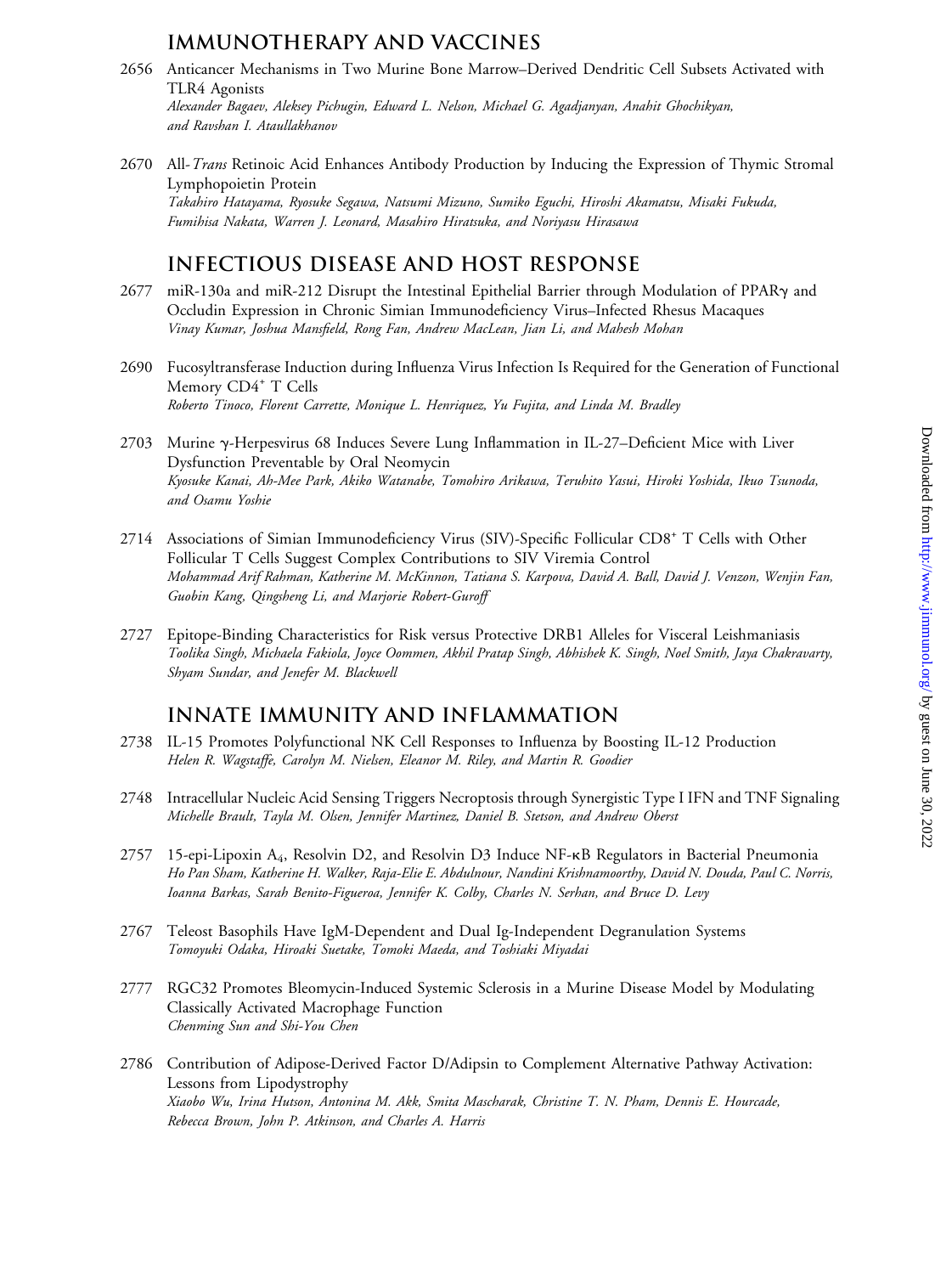- 2798 Intravesicular Acidification Regulates Lipopolysaccharide Inflammation and Tolerance through TLR4 Trafficking Motoya Murase, Takumi Kawasaki, Rika Hakozaki, Takuya Sueyoshi, Dyaningtyas Dewi Pamungkas Putri, Yuichi Kitai, Shintaro Sato, Masahito Ikawa, and Taro Kawai
- 2809 Constitutively Bound EGFR–Mediated Tyrosine Phosphorylation of TLR9 Is Required for Its Ability To Signal Manoj Veleeparambil, Darshana Poddar, Samar Abdulkhalek, Patricia M. Kessler, Michifumi Yamashita, Saurabh Chattopadhyay, and Ganes C. Sen
- 2819 Decay of the Stress-Induced Ligand MICA Is Controlled by the Expression of an Alternative 3' Untranslated Region Tirtsah Toledano, Alon Vitenshtein, Noam Stern-Ginossar, Einat Seidel, and Ofer Mandelboim
- 2826 MTOR Suppresses Environmental Particle-Induced Inflammatory Response in Macrophages Zhouyang Li, Yinfang Wu, Hai-Pin Chen, Chen Zhu, Lingling Dong, Yong Wang, Huiwen Liu, Xuchen Xu, Jiesen Zhou, Yanping Wu, Wen Li, Songmin Ying, Huahao Shen, and Zhi-Hua Chen
- 2835 Curcumin Suppresses IL-1 $\beta$  Secretion and Prevents Inflammation through Inhibition of the NLRP3 Inflammasome Haipeng Yin, Qiang Guo, Xin Li, Tiantian Tang, Cuiling Li, Hengxiao Wang, Yuanxin Sun, Qi Feng, Chunhong Ma, Chengjiang Gao, Fan Yi, and Jun Peng
- 2847 Identification of MHC Class Ib Ligands for Stimulatory and Inhibitory Ly49 Receptors and Induction of Potent NK Cell Alloresponses in Rats Ke-Zheng Dai, James C. Ryan, Christian Naper, and John T. Vaage

#### **MOLECULAR AND STRUCTURAL IMMUNOLOGY**

- 2860 The Immunogenicity of a Proline-Substituted Altered Peptide Ligand toward the Cancer-Associated TEIPP Neoepitope Trh4 Is Unrelated to Complex Stability Ida Hafstrand, Elien M. Doorduijn, Renhua Sun, Anna Talyzina, Marjolein Sluijter, Sara Pellegrino, Tatyana Sandalova, Adil Doganay Duru, Thorbald van Hall, and Adnane Achour
- 2869 Discovery and Analysis of Invertebrate IgVJ-C2 Structure from Amphioxus Provides Insight into the Evolution of the Ig Superfamily Rong Chen, Lijie Zhang, Jianxun Qi, Nianzhi Zhang, Ling Zhang, Shugang Yao, Yanan Wu, Bo Jiang, Zhenbao Wang, Hongyu Yuan, Qiujin Zhang, and Chun Xia
- 2882 Bach2 Promotes B Cell Receptor–Induced Proliferation of B Lymphocytes and Represses Cyclin-Dependent Kinase Inhibitors Yuichi Miura, Mizuho Morooka, Nicolas Sax, Rahul Roychoudhuri, Ari Itoh-Nakadai, Andrey Brydun, Ryo Funayama, Keiko Nakayama, Susumu Satomi, Mitsuyo Matsumoto, Kazuhiko Igarashi, and Akihiko Muto

### **MUCOSAL IMMUNOLOGY**

- 2894 The TNF Superfamily Molecule LIGHT Promotes the Generation of Circulating and Lung-Resident Memory CD8 T Cells following an Acute Respiratory Virus Infection Pritesh Desai, Vikas Tahiliani, Tarun E. Hutchinson, Farhad Dastmalchi, Jessica Stanfield, Georges Abboud, Paul G. Thomas, Carl F. Ware, Jianxun Song, Michael Croft, and Shahram Salek-Ardakani
- 2905 Gpr109a Limits Microbiota-Induced IL-23 Production To Constrain ILC3-Mediated Colonic Inflammation Brinda Bhatt, Peng Zeng, Huabin Zhu, Sathish Sivaprakasam, Siyi Li, Haiyan Xiao, Lixin Dong, Pamela Shiao, Ravindra Kolhe, Nikhil Patel, Honglin Li, Daniel Levy-Bercowski, Vadivel Ganapathy, and Nagendra Singh
- 2915 CXCL17 Chemokine-Dependent Mobilization of CXCR8<sup>+</sup>CD8<sup>+</sup> Effector Memory and Tissue-Resident Memory T Cells in the Vaginal Mucosa Is Associated with Protection against Genital Herpes Ruchi Srivastava, Marcela Hernández-Ruiz, Arif A. Khan, Mona A. Fouladi, Grace J. Kim, Vincent T. Ly, Taikun Yamada, Cynthia Lam, Sheilouise A. B. Sarain, Undariya Boldbaatar, Albert Zlotnik, Elmostafa Bahraoui, and Lbachir BenMohamed